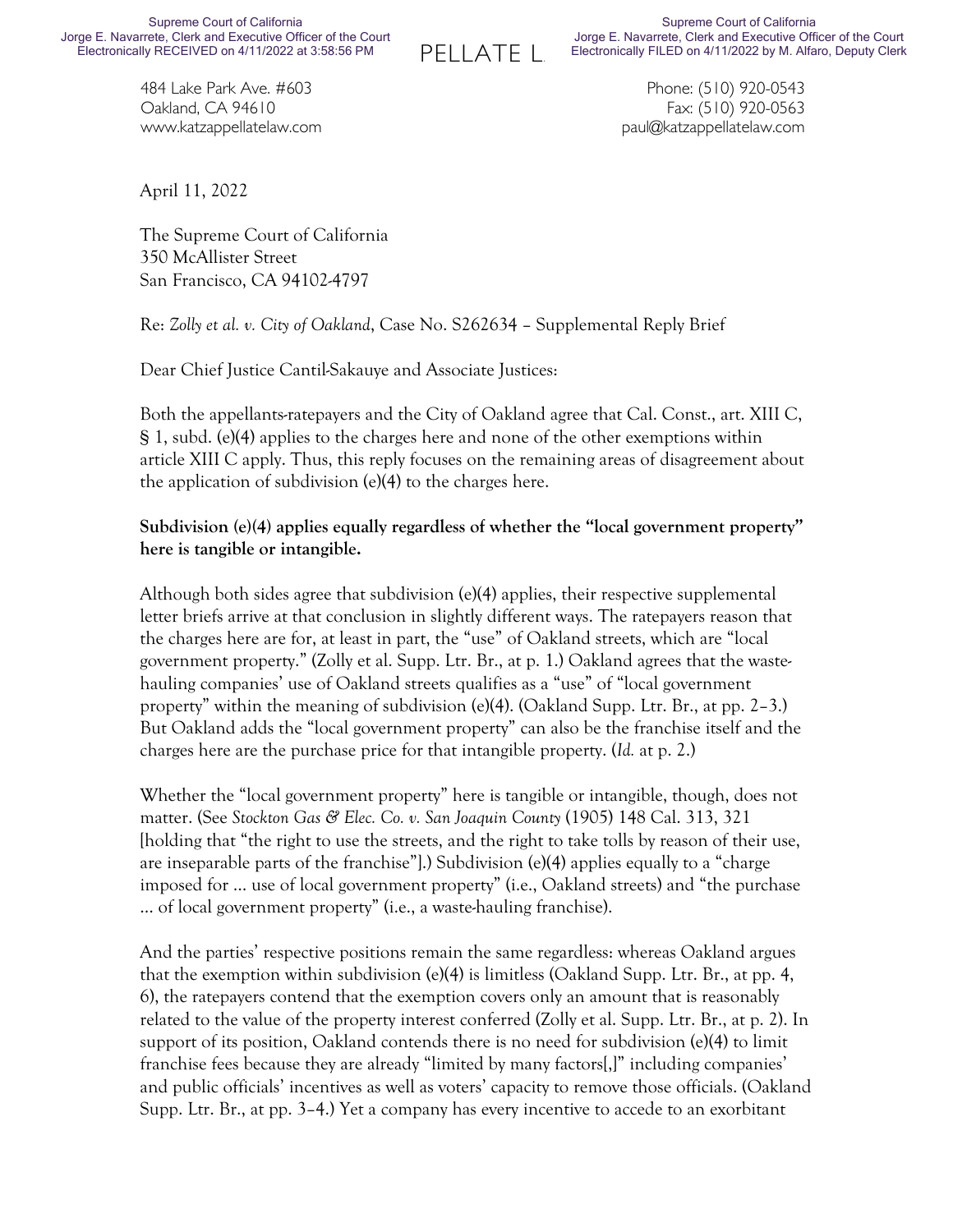franchise-fee amount to get the franchise because the company knows it will recuperate that amount from ratepayers that are forced to use the company's services. (Appellants' Consolidated Answer to Amicus Curiae Briefs, at p. 8, fn. 4.; see also *Jacks v. City of Santa Barbara* (2017) 3 Cal.5th 248, 269 [stating that "a publicly regulated utility is a conduit through which government charges are ultimately imposed on ratepayers"].) Moreover, the very purpose of the anti-tax initiatives—and Proposition 26 in particular—was to fortify existing strictures on the taxing power, which the voters believed were insufficient to rein in government's penchant to tax and spend. (Appellants' Consolidated Answer to Amicus Curiae Briefs, at p. 14.)

### **The parties agree that the other exemptions within article XIII C, including section 1, subdivision (e)(1), do not apply.**

The ratepayers and Oakland cite several of the same reasons why the other exemptions, including the exemption within subdivision (e)(1), do not apply. (Zolly et al. Supp. Ltr. Br., at pp. 2–4; Oakland Supp. Ltr. Br., at pp. 4–6.) No further discussion is needed.

### **Oakland's alternative argument that the charges here fall outside the scope of subdivision (e) entirely because they are not "imposed by a local government" would render much of that subdivision superfluous.**

As an alternative to its argument that subdivision (e)(4) applies, Oakland also argues that "franchise fees are not even subject to Article XIII C" because they not "imposed by" Oakland and thus do not fall within subdivision (e)'s definition of "tax." (Oakland Supp. Ltr. Br., at p. 3.) Oakland contends that "[a] charge is 'imposed' if it is established by authority or force" and "Oakland's franchise fees are [instead] bargained-for contract consideration[.]" (*Ibid.*) Yet Oakland continues to ignore the answer brief's response that Oakland did establish the charges here by their "authority" under state and local law—as confirmed by the enacting ordinances themselves. (Answer Br. on the Merits, at pp. 45– 46.) Indeed, although Oakland correctly cites *California Cannabis Coalition v. City of Upland* (2017) 3 Cal.5th 924, 944 (*California Cannabis*) for the definition of "impose" in this context (Oakland Supp. Ltr. Br., at p. 3), Oakland omits that "impose" covers a charge that is created, established, *or enacted* by a local government (*California Cannabis, supra,* at p. 944).

Moreover, the structure and text of subdivision (e) undermine Oakland's "imposed by" argument. Subdivision (e)(4) exempts certain charges that are voluntarily assumed by the payor, including those charges for the use, lease, or purchase of local government property. Several other exemptions also cover charges that are voluntarily assumed by the payor, including charges for a specific benefit, for a specific government service or product, and as a condition for property development. (Cal. Const., art. XIII C,  $\S$  1, subds. (e)(1), (e)(2)  $\&$ (e)(6).) But if voluntarily assumed charges fell outside the scope of the definition of "tax," as Oakland argues, there would have been no need for subdivision (e) to carve out exemptions covering certain types of voluntarily assumed charges. And this court should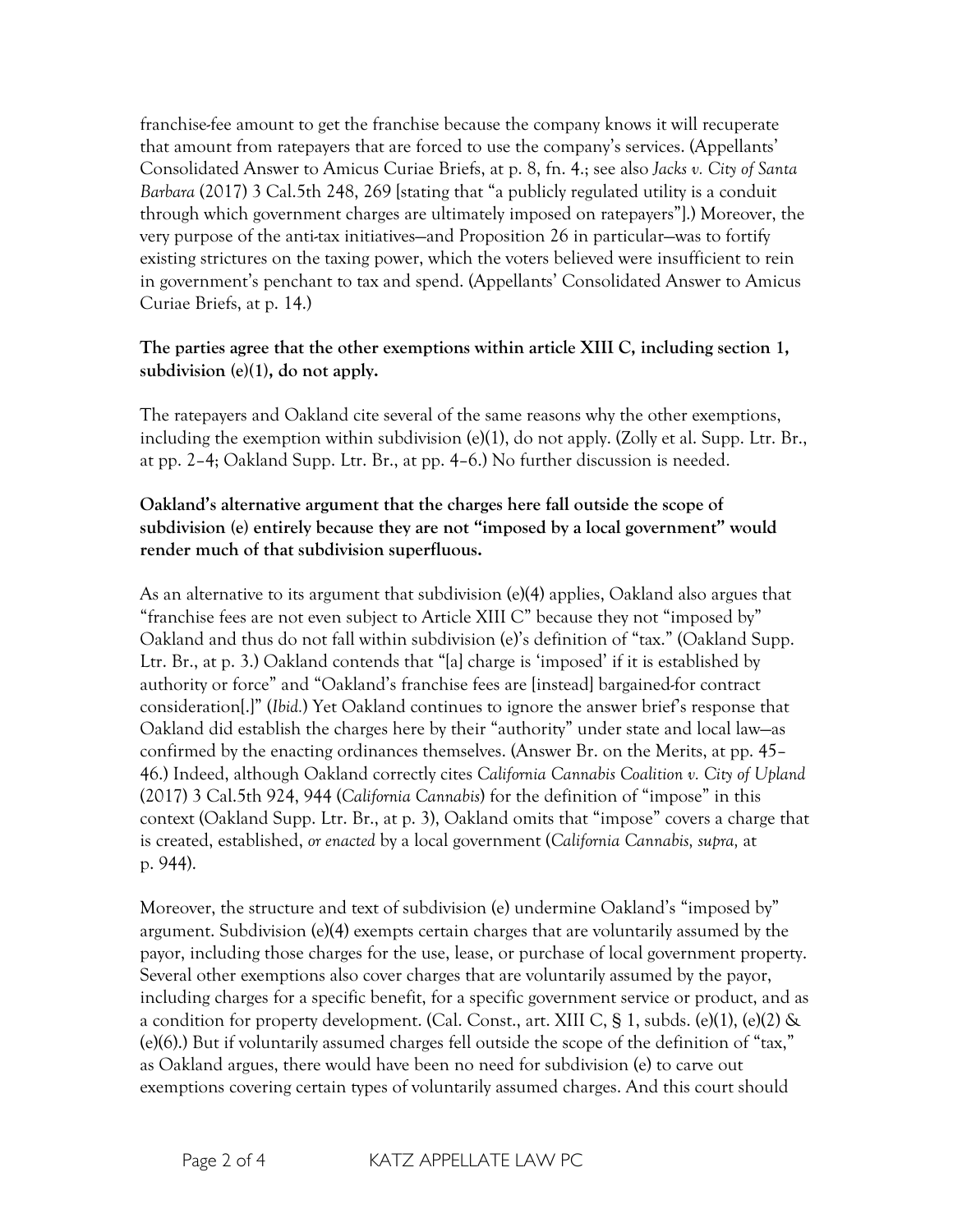"not ascribe to the core definitional language a meaning that renders the explicit exemptions thereto meaningless." (*Borikas v. Alameda Unified School Dist.* (2013) 214 Cal.App.4th 135, 152.)

Oakland also cites an opinion of the California Attorney General concluding that Proposition 26 does not apply to a local ordinance requiring a cable-television-franchise holder to pay a public-access fee. (99 Ops. Cal. Atty. Gen. 1, Op. No. 13-403 (2016).) Yet Oakland draws the wrong lesson from that opinion. The Attorney General reasoned that the public-access fee is not "imposed by" the local ordinance because that fee is already "imposed by" a preexisting state statute; the ordinance merely enforces that "preexisting obligation." (*Id.* at pp. 7–8; see also *California Cannabis, supra,* 3 Cal.5th at p. 944 [holding that "impose" does not mean "collect"].) In any event, to the extent that the Attorney General's and *California Cannabis*'s interpretation of "imposed by" differ, the latter governs here.

### **Conclusion**

The parties agree that the only relevant exemption is found within subdivision (e)(4). They continue to disagree, however, about whether that exemption covers an *exorbitant* franchise fee—a fee that bears no reasonable relationship to the value of the property right conferred. And Oakland's alternative argument that the fees here fall outside the scope of article XIII C because they are not "imposed by" Oakland conflicts with the definition of "impose" and the structure and text of article XIII C.

Kind regards,

/s/ Paul Katz of Katz Appellate Law PC Attorney for Appellants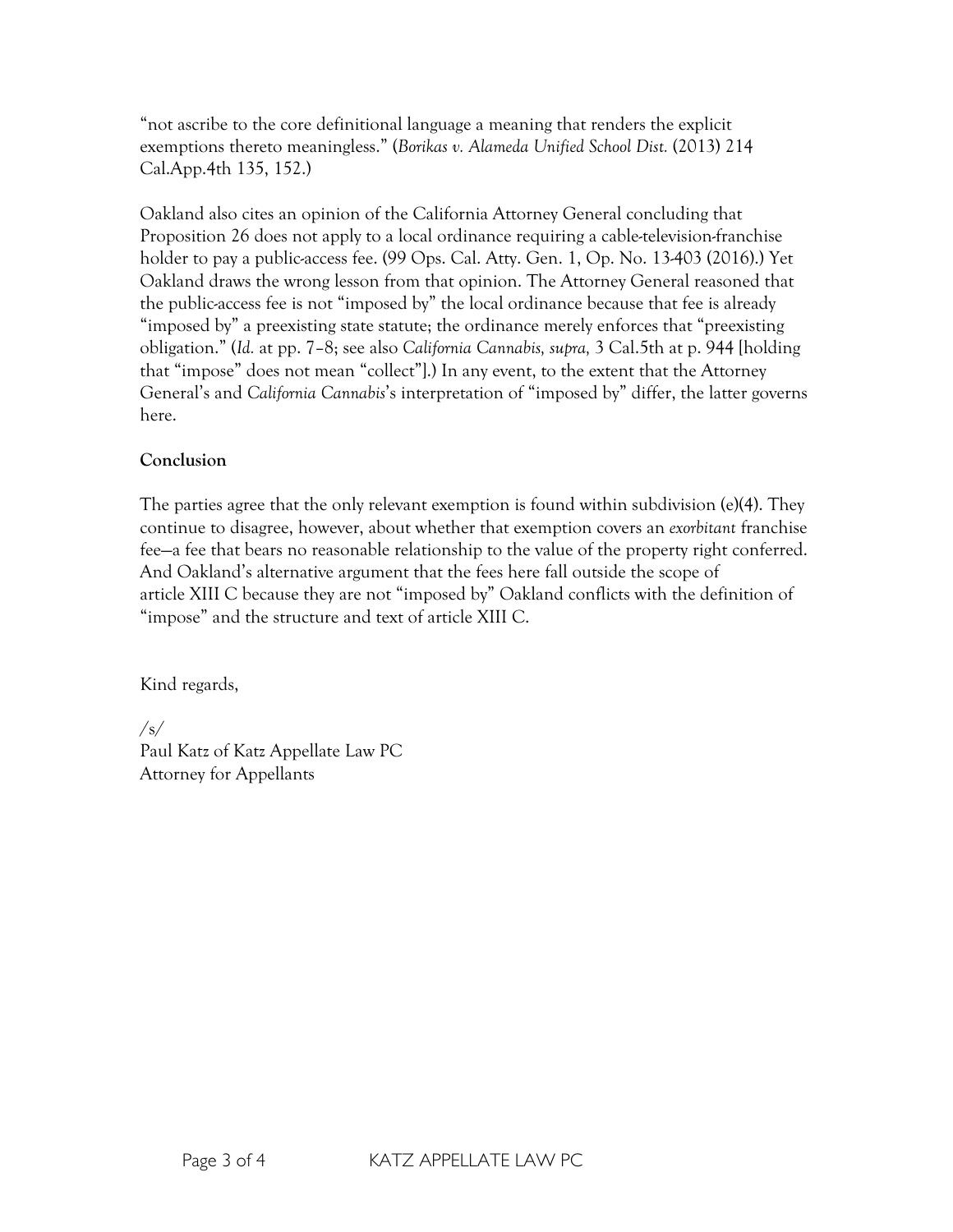### **Certificate of Compliance**

Appellants' counsel certifies in accordance with California Rules of Court, rule 8.520(c)(1) and (d)(2) that this supplemental brief contains 1,134 words as calculated by the Word software in which it was written.

I certify under penalty of perjury under the laws of the State of California that the foregoing is true and correct. Executed at San Francisco, California.

Respectfully submitted,

Dated: April 11, 2022 /s/

Paul Katz Attorney for Appellants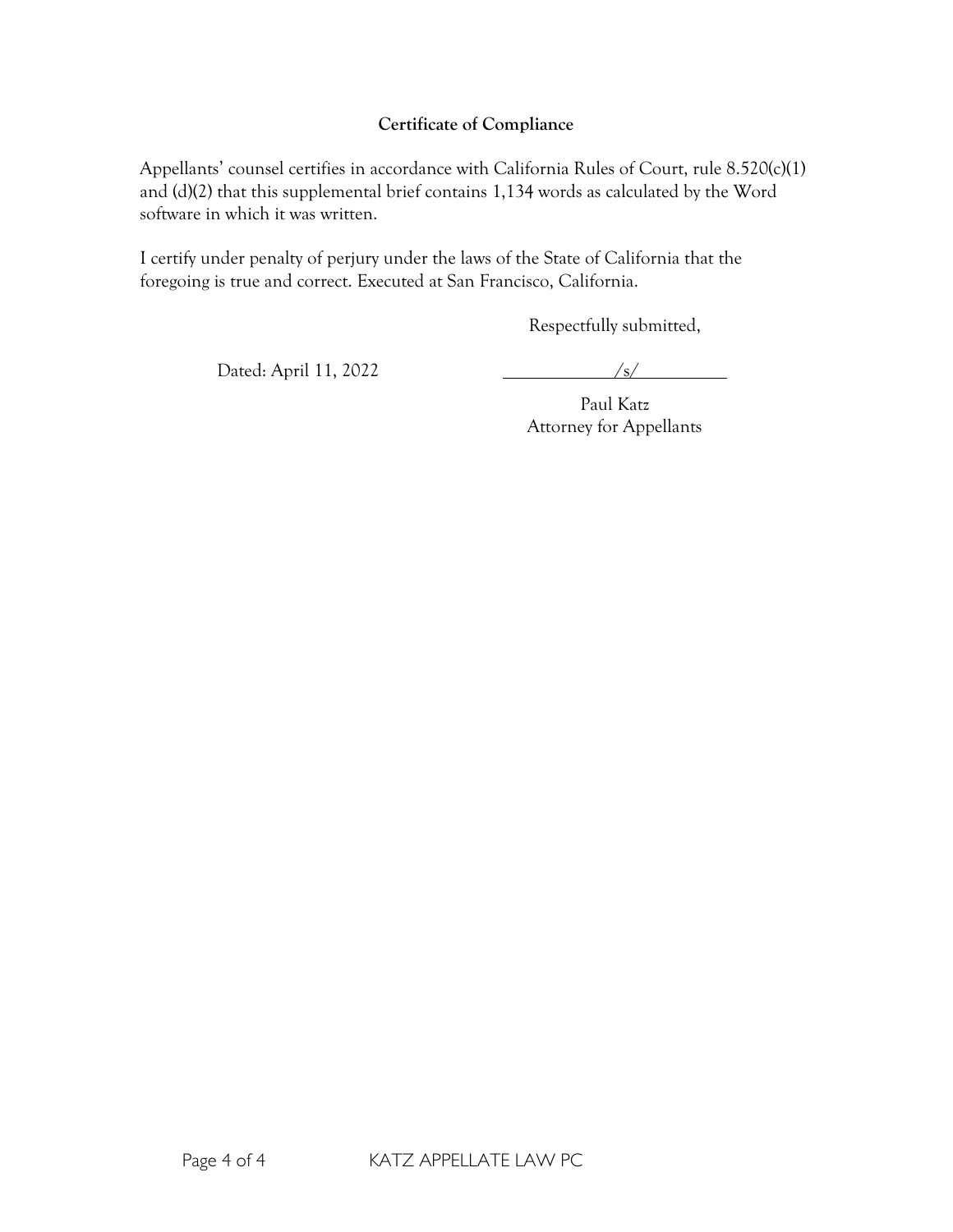#### **STATE OF CALIFORNIA**

Supreme Court of California

## *PROOF OF SERVICE*

# **STATE OF CALIFORNIA**

Supreme Court of California

Case Name:**ZOLLY v. CITY OF OAKLAND** Case Number:**S262634**

Lower Court Case Number:**A154986**

- 1. At the time of service I was at least 18 years of age and not a party to this legal action.
- 2. My email address used to e-serve: **paul@katzappellatelaw.com**

3. I served by email a copy of the following document(s) indicated below:

Title(s) of papers e-served:

| <b>Filing</b> | <b>Title</b>                        |
|---------------|-------------------------------------|
| <b>v</b> pe   | <b>Document</b>                     |
| <b>BRIEF</b>  | Br (Zolly)<br>-04-<br>Reply<br>Supp |

Service Recipients:

| <b>Person Served</b>                                                          | <b>Email Address</b>                                          | <b>Type</b>  | Date / Time                                                    |
|-------------------------------------------------------------------------------|---------------------------------------------------------------|--------------|----------------------------------------------------------------|
| Cara Jenkins<br>Office of Legislative Counsel<br>271432                       | $\alpha$ ara.jenkins $\omega$ lc.ca.gov                       | e-           | 4/11/2022<br>Serve 3:58:56 PM                                  |
| Zoe Savitsky<br>Oakland City Attorney's Office<br>Cedric Chao<br>Chao ADR, PC | zsavitsky@oaklandcityattorney.org<br>cedric.chao@chao-adr.com | $ e-$<br>le- | 4/11/2022<br>Serve 3:58:56 PM<br>4/11/2022<br>Serve 3:58:56 PM |
| 76045<br>Barbara Parker<br>Office of the City Attorney                        | $b$ jparker@oaklandcityattorney.org                           | e-           | 4/11/2022<br>Serve 3:58:56 PM                                  |
| Adrienne Weil<br>Metropolitan Transportation Commission                       | aweil $@$ mtc.ca.gov                                          | le-          | 4/11/2022<br>Serve 3:58:56 PM                                  |
| Larry Peluso<br>Peluso Law Group, PC                                          | pelusolaw@gmail.com                                           | $e-$         | 4/11/2022<br>Serve 3:58:56 PM                                  |
| Eric Shumsky<br>Orrick Herrington Sutcliffe LLP<br>206164                     | eshumsky@orrick.com                                           | e-           | 4/11/2022<br>Serve 3:58:56 PM                                  |
| Joanna Gin<br>Best Best & Krieger LLP<br>323715                               | joanna.gin@bbklaw.com                                         | e-           | 4/11/2022<br>Serve 3:58:56 PM                                  |
| Jeanette Barzelay<br>DLA Piper LLP<br>261780                                  | jeanette.barzelay@dlapiper.com                                | le-          | 4/11/2022<br>Serve 3:58:56 PM                                  |
| Tamara Shepard<br>DLA Piper<br>194772                                         | $t$ amara.shepard@dlapiper.com                                | e-           | 4/11/2022<br>Serve 3:58:56 PM                                  |
| Jason Litt<br>Horvitz & Levy LLP                                              | ilitt@horvitzlevy.com                                         | le-          | 4/11/2022<br>Serve 3:58:56 PM                                  |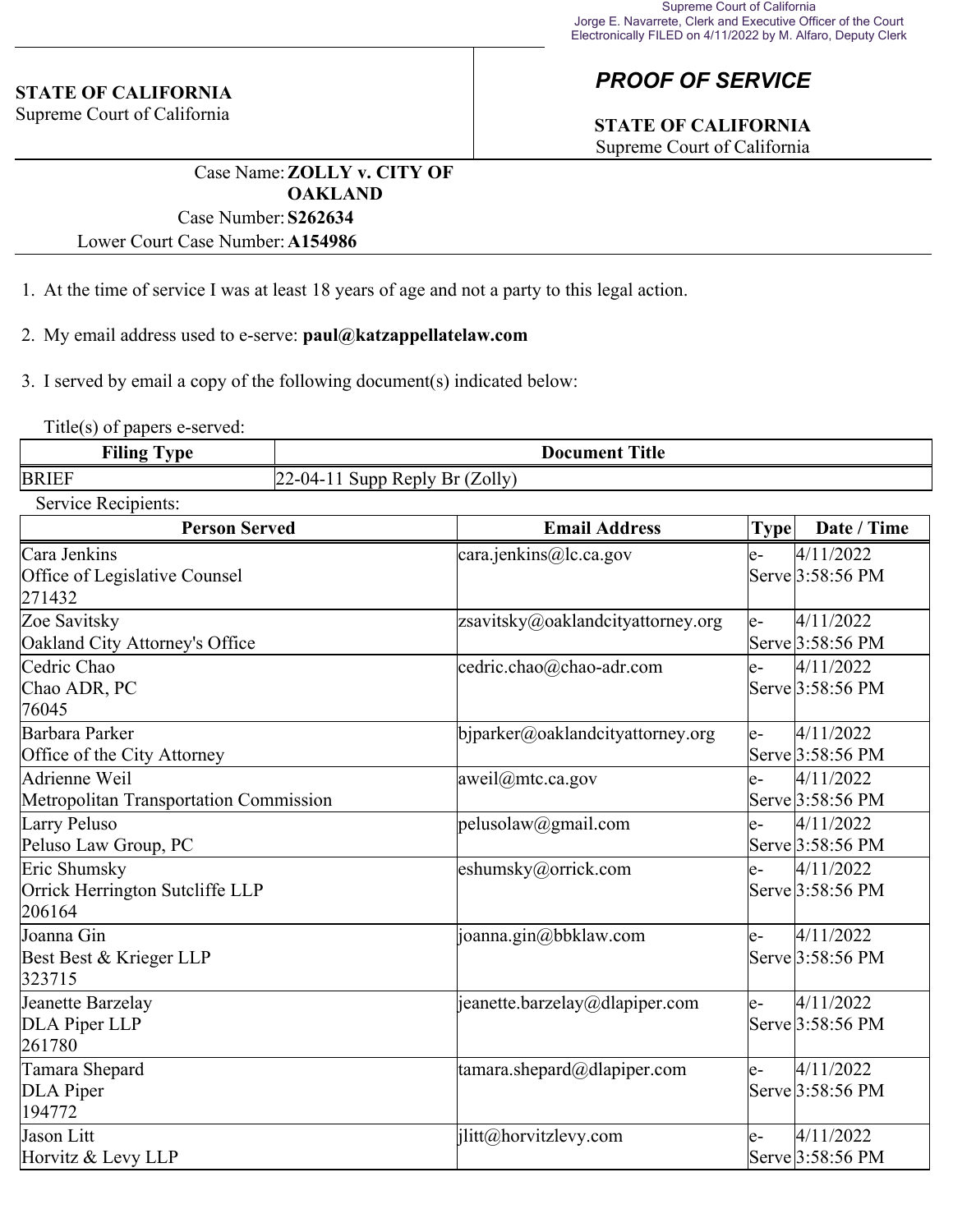| 163743                                                         |                                        |      |                                        |
|----------------------------------------------------------------|----------------------------------------|------|----------------------------------------|
| Robin Johansen<br>Olson Remcho LLP<br>79084                    | rjohansen@olsonremcho.com              | e-   | 4/11/2022<br>Serve 3:58:56 PM          |
| Monica Haymond<br>Orrick Herrington & Sutcliffe LLP<br>314098  | mhaymond@orrick.com                    | e-   | 4/11/2022<br>Serve 3:58:56 PM          |
| Andrew Zacks<br>Zacks & Freedman, PC<br>147794                 | $AZ@zf$ plaw.com                       | $e-$ | 4/11/2022<br>Serve 3:58:56 PM          |
| Brian Goldman<br>Orrick, Herrington & Sutcliffe LLP<br>279435  | brian.goldman@orrick.com               | le-  | 4/11/2022<br>Serve 3:58:56 PM          |
| Beth Jay<br>Horvitz & Levy, LLP<br>53820                       | bjay@horvitzlevy.com                   | e-   | 4/11/2022<br>Serve 3:58:56 PM          |
| Timothy Bittle<br>Howard Jarvis Taxpayers Foundation<br>112300 | $\lim(\omega)$ hjta.org                | e-   | 4/11/2022<br>Serve 3:58:56 PM          |
| Barbara Parker<br>Office of Oakland City Attorney<br>69722     | bparker@oaklandcityattorney.org        | le-  | 4/11/2022<br>Serve 3:58:56 PM          |
| Joshua Nelson<br>Best Best & Krieger LLP<br>260803             | Joshua.Nelson@bbklaw.com               | e-   | 4/11/2022<br>Serve 3:58:56 PM          |
| Larry Peluso<br>Court Added<br>281380                          | $\lim(\omega)$ pelusolaw.net           | e-   | 4/11/2022<br>Serve 3:58:56 PM          |
| Joshua Mcdaniel<br>Horvitz & Levy LLP<br>286348                | jmcdaniel@horvitzlevy.com              | le-  | 4/11/2022<br>Serve 3:58:56 PM          |
| Lutfi Kharuf<br>Best Best & Krieger<br>268432                  | lutfi.Kharuf@bbklaw.com                | le-  | $\sqrt{4/11/2022}$<br>Serve 3:58:56 PM |
| Robin Johansen<br>Remcho, Johansen & Purcell, LLP<br>79084     | rjohansen@rjp.com                      | e-   | 4/11/2022<br>Serve 3:58:56 PM          |
| Maria Bee<br>Office of the City Attorney                       | mbee@oaklandcityattorney.org           | e-   | 4/11/2022<br>Serve 3:58:56 PM          |
| Paul Katz<br>Katz Appellate Law PC<br>243932                   | paul@katzappellatelaw.com              | e-   | 4/11/2022<br>Serve 3:58:56 PM          |
| Jeremy Rosen<br>Horvitz & Levy LLP<br>192473                   | $ i$ rosen@horvitzlevy.com             | e-   | 4/11/2022<br>Serve 3:58:56 PM          |
| Stanley Panikowski<br>DLA PIPER LLP (US)                       | stanley.spanikowski@us.dlapiper.com e- |      | 4/11/2022<br>Serve 3:58:56 PM          |

This proof of service was automatically created, submitted and signed on my behalf through my agreements with TrueFiling and its contents are true to the best of my information, knowledge, and belief.